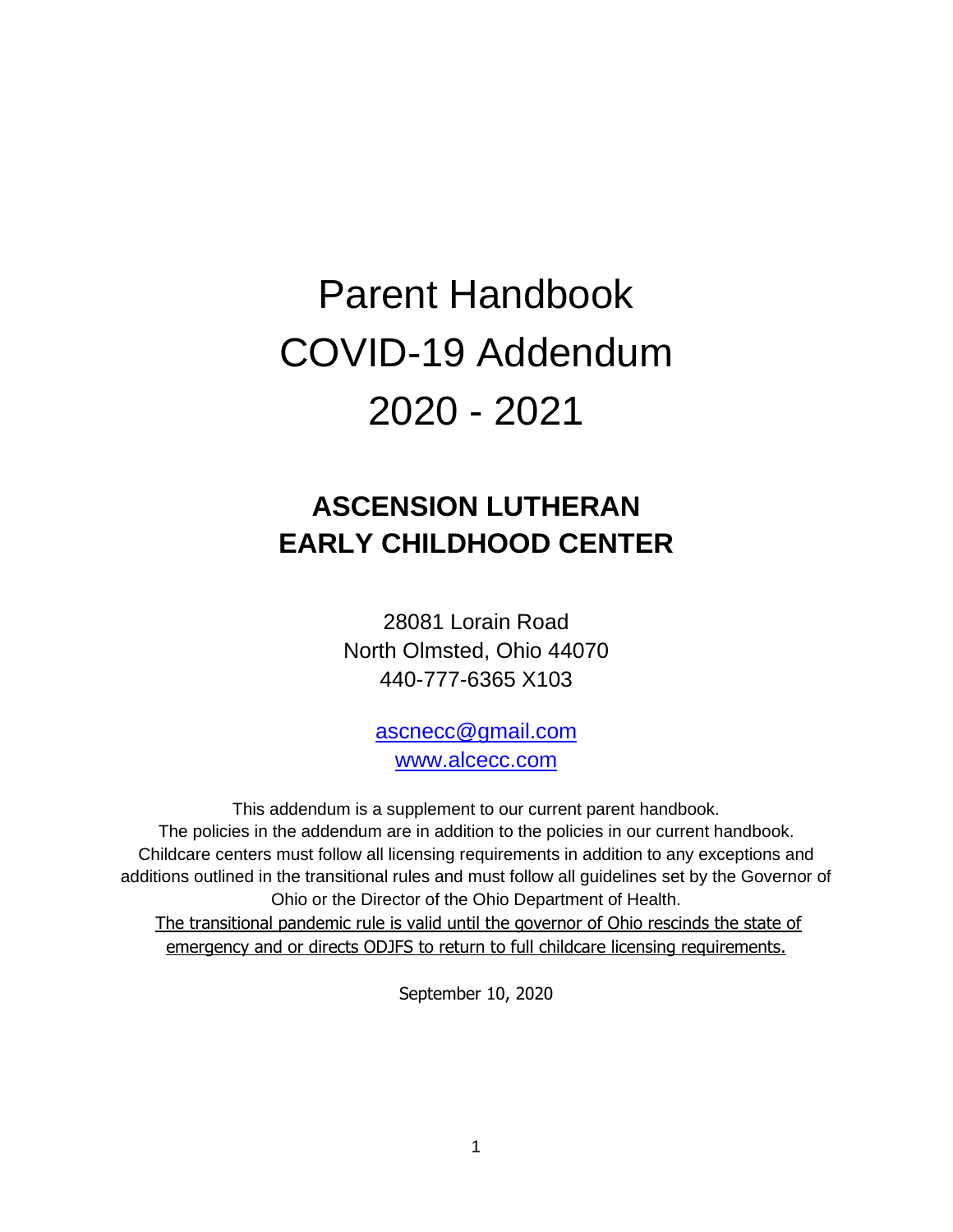### **Ascension Lutheran ECC Parent Handbook COVID-19 Addendum**

| <b>Introduction</b>                                              | 3              |
|------------------------------------------------------------------|----------------|
| Ohio Department of Job & Family Services (ODJFS) Mandatory Rules | 4/5/6          |
| A. Extra Hygiene Measures and Procedures                         | 6/7            |
| <b>B. Tuition, Fees and Payment Policy</b>                       | $\overline{7}$ |
| <b>C. Inclusion Policy</b>                                       | 8              |
| D. Admission/Exclusion due to symptoms of illness                | 8              |
| <b>E. Personal Belongings</b>                                    | 8              |
| <b>F. Arrival and Departure Procedures</b>                       | 9              |
| <b>G. Visitors</b>                                               | 10             |
| <b>H. Field Trips/Special Events</b>                             | 10             |
| <b>I. Parties and Celebrations</b>                               | 10             |
| J. Snacks/Water Bottles/Food Allergies                           | 10             |
| <b>Appendix A COVID-19 Symptoms</b>                              | 11             |
| <b>Handbook Receipt Form</b>                                     | 12             |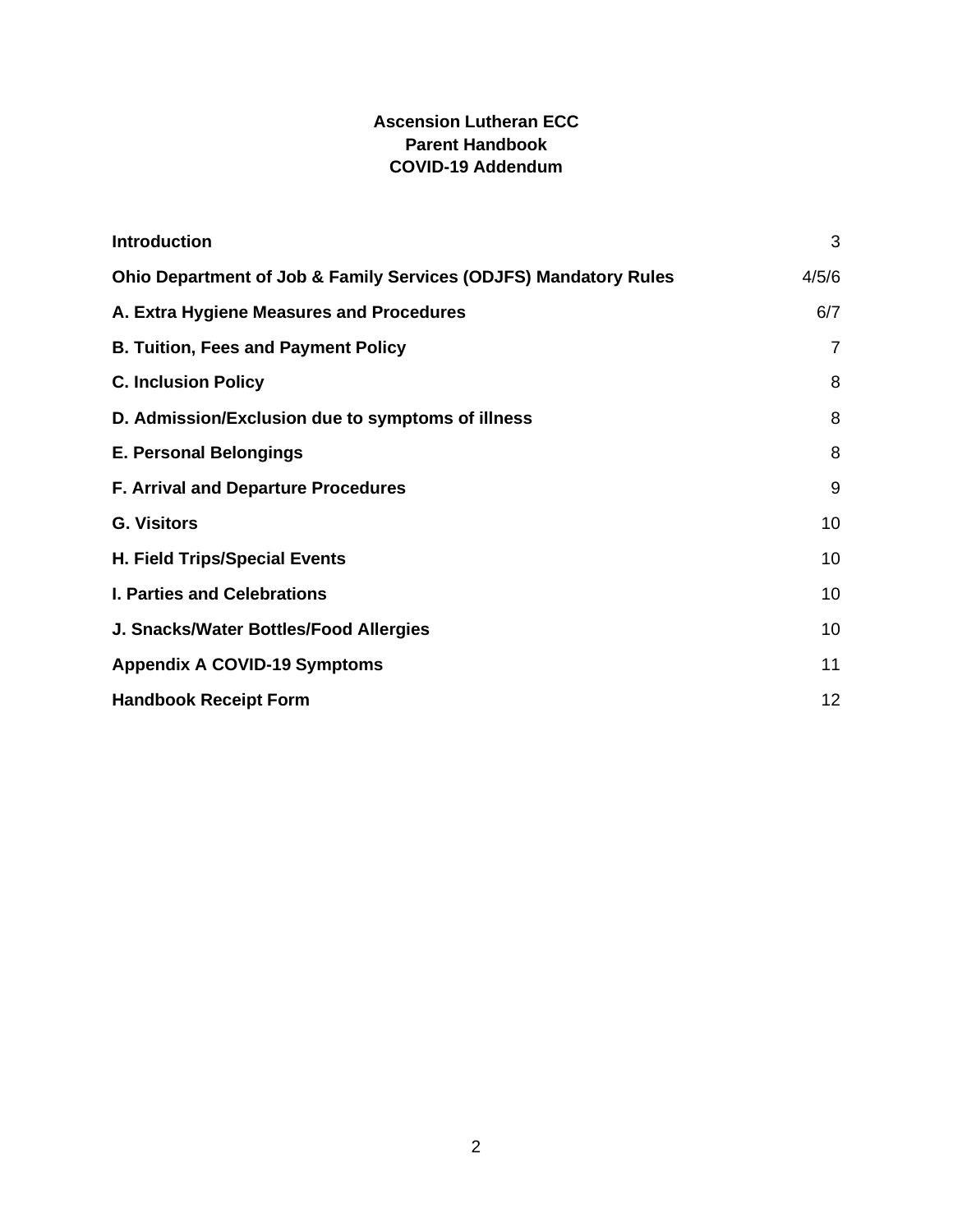### <span id="page-2-0"></span>Introduction

#### Dear Parents,

As we are getting ready to reopen after being closed for nearly six months, I want to make sure we are all on the same page. While I know this can be a fearful time since none of us have ever experienced this before, the teachers and administration at Ascension Lutheran Church & ECC are committed to providing a quality program that is safe, educational, child-friendly, and fun!

While many things will seem different with new procedures in place for the safety of all, this will still be an environment that fosters fun and learning. It is our goal to draw out and inspire the best in our students as we provide them with opportunities to create, explore, and learn.

This handbook addendum will lay out the changes as we enter the next phase in this COVID-19 pandemic. This situation is unprecedented and is constantly evolving, so all changes included in this handbook will remain as the "new normal" until further notice. We will make sure that all changes are realistic and feasible for staff and children by taking into consideration the CDC (Center for Disease Control) guidelines as well as those put forth by the Cuyahoga County Board of Health, and other government agencies. As always, we will follow the rules as outlined by our licensing agency, the Ohio Department of Jobs and Family Services (ODJFS) and take into consideration their recommended Best Practices. **Please be sure to read through this and sign and return the last page.**

Please feel free to contact me if you have any questions about the policies and procedures that are outlined in this Parent Handbook. They are in place to ensure that Ascension Lutheran ECC is a safe and enjoyable place for your family.

Laurie Schneider **Director** Ascension Lutheran Early Childhood Center (ECC)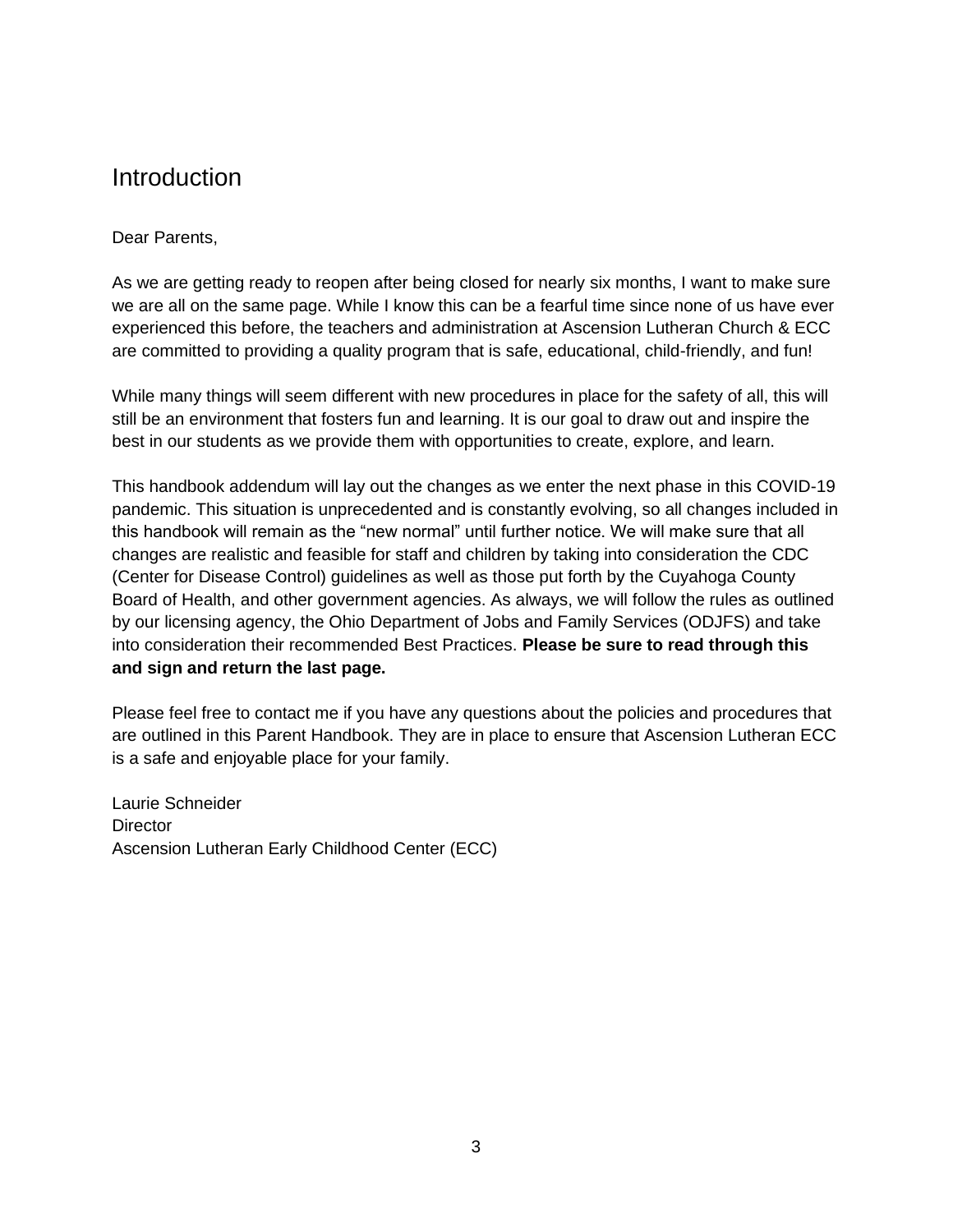# Ohio Department of Job & Family Services (ODJFS) Transitional Pandemic Requirements for Licensed Childcare Center **(rule 5101:2-12-02.2)**

### **RATIO/CLASS SIZE** –

1:12 (3 years and less than 4 years) 1:14 (at least 4 years and not enrolled in or eligible to be in Kindergarten) 1:18 (enrolled or eligible to be enrolled in Kindergarten)

*† Ascension will follow the lower recommended ratio of 1:9 for each of our classes until such time as we determine that we can safely enroll more.* 

*At that time Ascension will use the following ratios: 1:10 PS+ (3/4 class) 1:12 PK+ (4/5 class)*

**HANDWASHING -** Follow all handwashing procedures pursuant to rule 5101:2-12-13, with the following additions:

• All employees shall wash hands upon entering a classroom and prior to leaving for the day.

• All children shall wash their hands upon arrival and prior to leaving for the day.

*† Ascension* will not be using portable sinks.

*† Ascension will also have children and staff wash hands more frequently with soap and water throughout the day. Hand sanitizer will be used when soap and water is not available.* 

**SYMPTOM SCREENING –** Assess all administrators, employees, childcare staff, and children for the COVID-19 related symptoms listed below prior to or as soon as they arrive each day.

- A temperature of at least 100 degrees Fahrenheit
- Fever
- Chills
- Cough
- Shortness of breath
- Difficulty breathing
- Fatigue
- Muscle or body aches
- Headache
- Loss of taste or smell
- Sore throat
- Congestion or runny nose
- Nausea or vomiting
- Diarrhea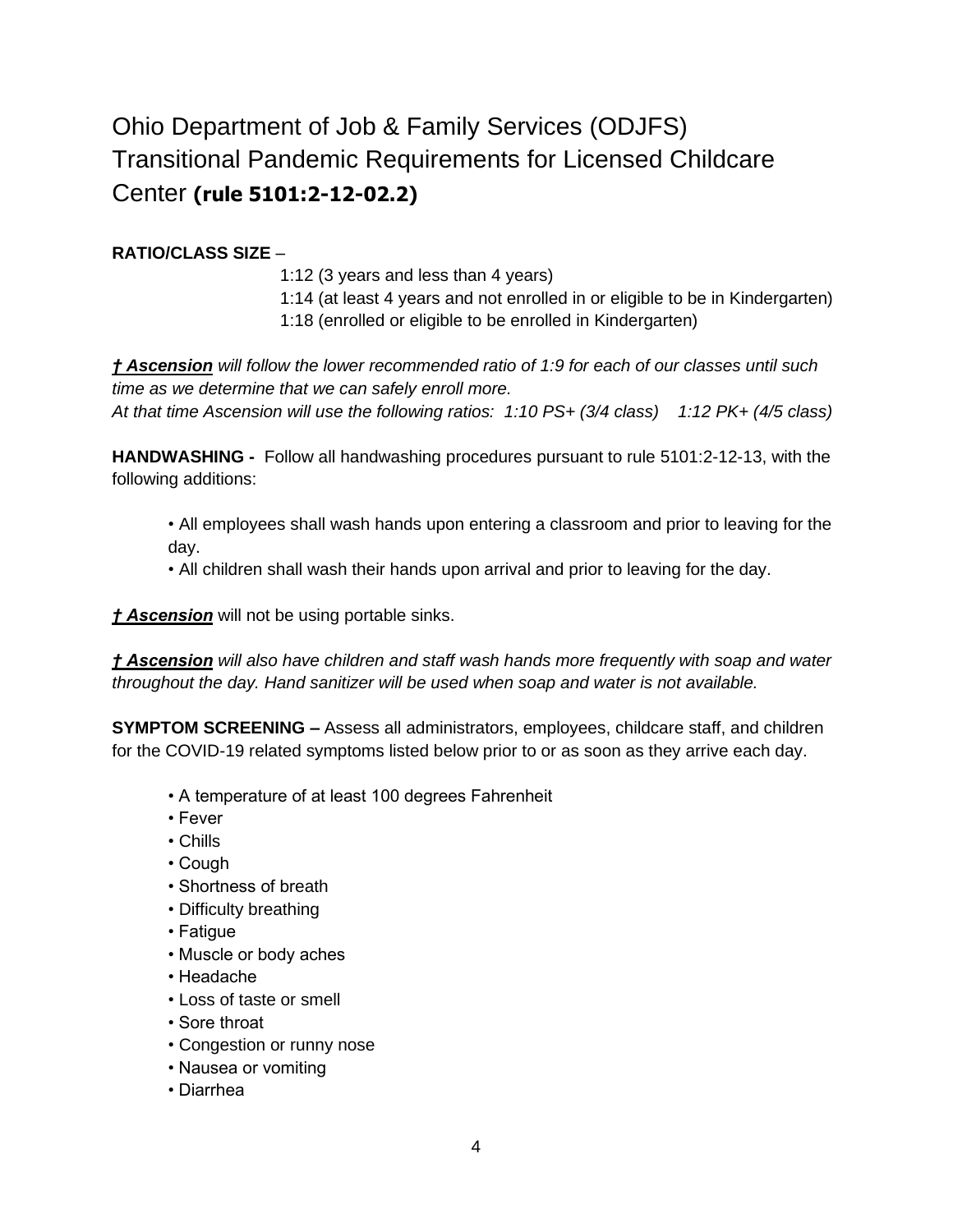• Anyone with a fever of at least 100 degrees Fahrenheit must stay home or be sent home,

• Individuals who potentially have been exposed should follow quarantine and other recommendations from local public health officials.

### **EXCLUSION –**

• Immediately send home any child or employee who has any of the symptoms listed in previous section.

• Individuals sent home shall not return until they have been symptom free for 24 hours *without the use of medication.*

• If the individual who had the symptoms has had known contact with someone confirmed or probable to have COVID-19, they must complete isolation or quarantine procedures for COVID-19 in coordination with the local health department prior to returning to the program.

• The above requirements also apply to anyone whose symptoms are taken to be observed after arrival.

*† Ascension If a child meets the COVID-19 exclusion criteria AFTER arrival at the school they will be isolated under supervision of a staff member until they are picked up. While they are waiting to be picked up the child will be required to wear a face covering.*

**NOTIFICATION -** If an employee or a child tests positive for COVID-19 (including antibody tests) the program shall:

- Notify ODJFS by the next business day.
- Notify their local health department by the next day.

• If an employee or a child tests positive for COVID-19 they must complete isolation or quarantine procedures for COVID-19 in coordination with the local health department prior to returning to the program.

*† Ascension will also notify parents or guardians if an employee or child tests positive for COVID-19.* 

**FACE COVERINGS –** Face coverings are required for employees. Face coverings should cover both the mouth and nose to maximize effectiveness. Face shields are not acceptable face coverings unless the individual meets one of the exemptions outlined in the Ohio Department of Health Public Order and guidance.

• All employees, staff and administrators are required to wear a face mask, unless not medically appropriate, while indoors.

• Employees who care for individuals with symptoms must use appropriate PPE, provided by the program, in accordance with OSHA standards.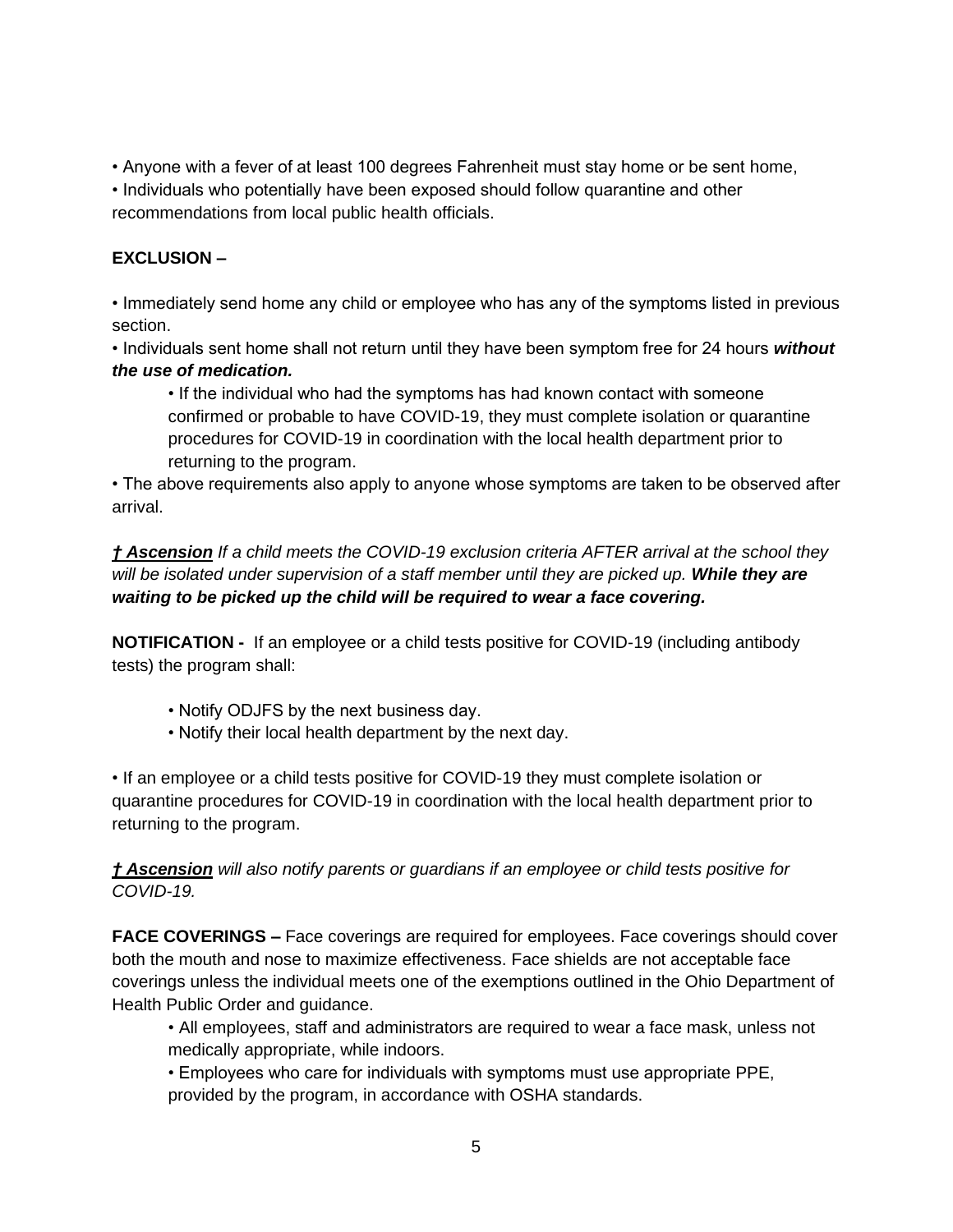*† Ascension staff will wear face masks and will also have clear shields & clear masks available for times when it is in the best interest of the children to see our facial expressions, such as at story time. Staff will NOT be wearing ONLY face shields, the face shields would be in addition to masks and masks would be lowered, when needed.* 

*† Ascension Children do NOT need to wear masks, but it is recommended that parents provide a mask for their child to wear at arrival and dismissal times and when walking in the hallway. Parents may choose to have their child wear a mask throughout the day, with the understanding that the child may remove it at some point. Ascension staff reserve the right to require all children to wear a mask if a situation arises that they feel requires everyone to wear a mask.*

*† Ascension Children's masks will be stored in individual bags, labeled with their name, when they are not wearing them. Masks will be sent home everyday and MUST be washed before wearing again.* 

*NOTE: Ideally, you should have one mask per day of class each week for your child, as masks should be worn only once and then washed.* 

**DIVIDERS -** *† Ascension will not be using dividers to make our classrooms into smaller spaces.*

# A. Extra Hygiene Measures and Procedures

- 1. Sanitizing/Disinfecting: All hard surfaces will be wiped down throughout the day, before and after use as well as at the end of each day. Any toys that go into a child's mouth will be put into a dirty toy bin to be cleaned and sanitized. Toys will be rotated, daily, providing time for toys to be cleaned and sanitized in between use. Soft toys, pillows, and dress-up clothes will be put away during this phase of opening. Children will be provided with individual supply boxes for their use only. Community sensory bins will not be used, but the use of individual sensory bins is a possibility. Our building is cleaned and sanitized at the end of every day.
- 2. Social distancing: Each class is considered a "family." Each "family" will social distance from other "families" to assure safety. Children will not need to wear a mask when they are in their "home" (classroom), on the muscle room or playground during their designated time, or in the bathroom. Classes will not intermix and will be with the same teachers as much as possible. When staff and children leave the classroom, children will be encouraged to wear a mask to the best of their ability until they get to their destination. Once they reach their destination, masks may be removed and placed in an individual container/bag. All staff will wear masks when in the building.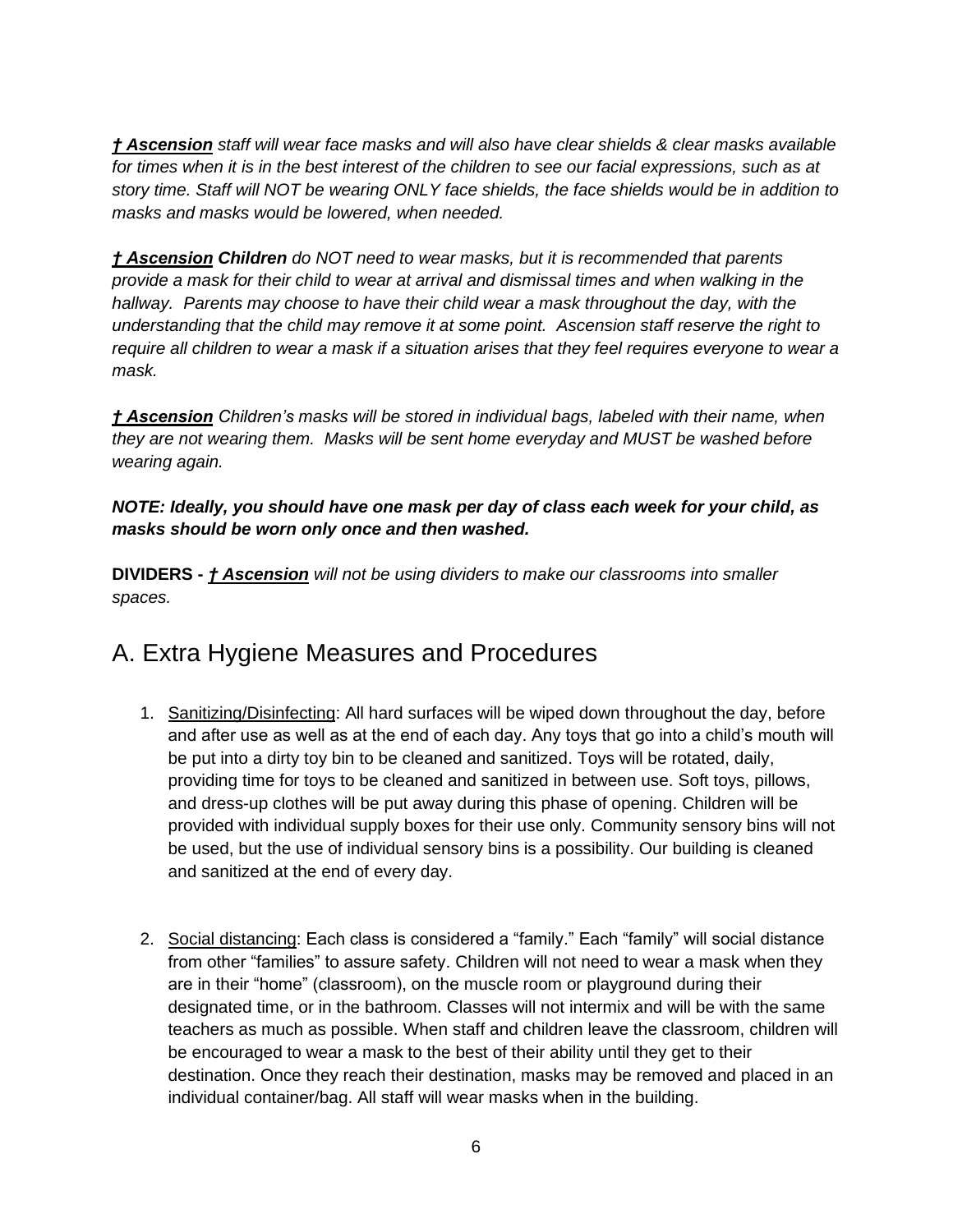3. "School shoes" only classroom: All children will need to keep a pair of shoes at school. They will change into "school shoes" before entering the classroom. Home shoes will be placed in the hallway. Teachers will bring in "indoor shoes" to wear in the classroom only. Since children spend time on the floor, we want it to be as clean and safe as possible.

# <span id="page-6-0"></span>B. Tuition, Fees and Payment Policy

Ascension Lutheran ECC has the following policies and procedures for tuition payments:

- 1. Ascension will not offer discounts on tuition this year.
- 2. Tuition will be a set monthly fee and will be due by the  $8<sup>th</sup>$  of each month.
- 3. The same monthly tuition rate is due regardless of number of school days in a month, sickness, behavioral/disciplinary removal, vacations, weather-related closings, or holidays (including Thanksgiving, Christmas, snow days, and Spring Break).
- 4. In the event, we need to close due to COVID-19, for a short period of time, teachers will provide at-home learning opportunities for your child. You are expected to continue paying tuition during this time.
- 5. In the event we need to close for an extended length of time, such as for an *emergencyrelated closing mandated by the state/local government/ODJFS,* options will be offered for your consideration. These may include continuing to pay tuition and receiving at-home learning activities for your child, withdrawing your child from the program, or taking an extended leave of absence. (Ascension reserves the right to determine if it is feasible to provide at home learning based on the number of families who request that option).
- 6. If you choose to withdraw your child from the program no tuition will be refunded, and you will NOT have a space in the class when school resumes. If there is an opening and you wish to re-enroll your child, you will need to pay the \$50 per month extended leave of absence fee for each month your child was out plus a \$25 reinstatement fee, as well as the current month's tuition. Regular tuition payments will then resume at the beginning of the next month.
- 7. If you decide to take an extended leave of absence, you must pay a \$50 per month fee to hold your child's spot.
- 8. If you need to terminate your child's enrollment, a two-week notice is to be given to the school director, so that we can try to fill that spot. (No reimbursement of already paid tuition will be granted).

**The above policies are in effect for the current school year.** They are in addition to the policies in our current Parent Handbook. Please see that for all policies pertaining to tuition.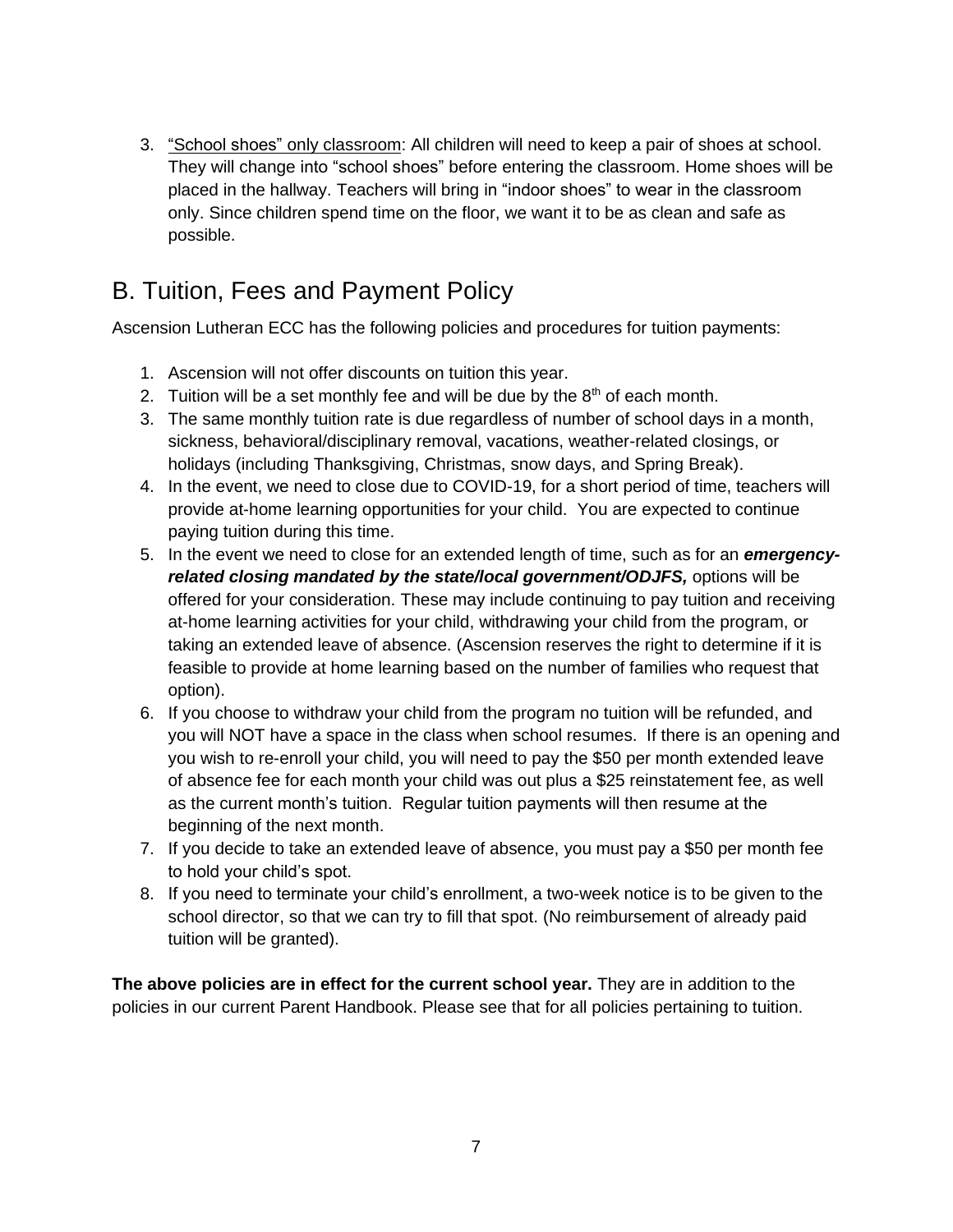# <span id="page-7-0"></span>C. Inclusion Policy

To the greatest extent possible, children with disabilities will be included in the full range of activities and services normally provided to children at our center by making necessary modifications to meet the child's special needs.

# D. Admission/Exclusion due to symptoms of illness

Children or staff who are obviously ill with fever, diarrhea, vomiting, green-runny nose, puss/oozing eyes, disease or condition (i.e.- ringworm, head lice, chicken pox, measles, mumps, pink eye, fever over 100 degrees, etc.) will not be admitted to the program. It is a danger to other children and staff members at our facility. If you have any doubts about your child's health, please call us at 440-777-6365 X103 to be sure they may attend. If your child appears to be sick or has any of the above while at school, we will notify the parent or guardian immediately, and it is necessary that the child be picked up within one hour of notification.

The child or staff member will be permitted to return when his/her temperature is normal for 24 hours *without aid of fever-reducing medication*. Individuals must have any prescribed medication, such as antibiotics, in his/her system for at least 24 hours before returning. They may return to school when they are no longer contagious.

If a child or staff member is showing COVID-19 symptoms (See Appendix A to rule 5101:2-12- 02.2 - attached) OR if they have been in close contact with a person or child testing positive for COVID- 19, they shall not return to the center until isolation or quarantine procedures for COVID-19 are completed in coordination with the local health department.

We ask that all parents and staff let us know of any potential exposure immediately. A potential exposure means being a household contact or having close contact within 6 feet of an individual with confirmed or suspected COVID- 19 for at least 10 minutes. The time frame for having contact with an individual includes the period of 48 hours before the individual became symptomatic.

If there is a positive case of COVID-19 in a child or an adult who has been present in the childcare center, we will inform parents, ODJFS and the local health department. The individual shall not return to the center until isolation or quarantine procedures for COVID-19 are completed in coordination with the local health department.

# <span id="page-7-1"></span>E. Personal Belongings

<span id="page-7-2"></span>While in this phase of operation, children may not bring in any personal belongings aside from what is approved. *No bookbags or backpacks, cups, toys or personal items from home will be permitted at this time.*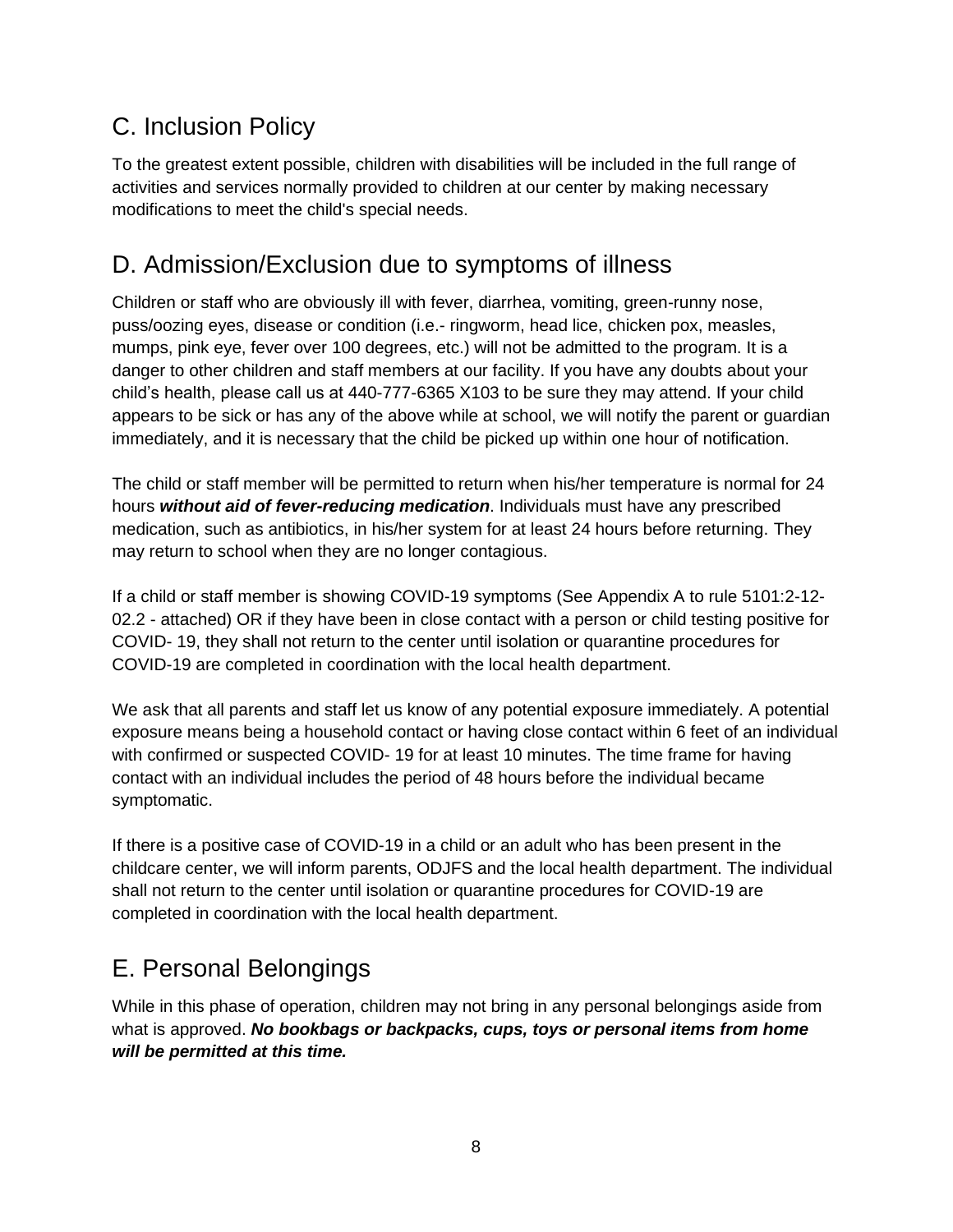# F. Arrival and Departure Procedures

Our facility is operational from 9:00am – 11:45pm, Monday through Thursday. While operating in this phase, class times will be staggered to keep everyone safe. Please arrive only during your designated drop-off or pick-up time to keep everyone safe. If you see another family being checked in, please be patient. If you must drop off late or pick up early, please let the staff know as soon as possible.

### **Drop-Off and Pick-Up Procedures**

### **PK+ (4/5) Class** meets 9 – 11:30 MTWTh - **USE SIDE DOOR & arrive between 8:55 & 9:05**

**PS+ (3/4) Class** meets 9:15 – 11:45 TWTh - **USE BACK DOOR & arrive between 9:10 & 9:20**

We are implementing the following procedures to help facilitate the arrival process:

• Parents or guardians are asked to assess their child for COVID-19 symptoms and take their temperature **BEFORE leaving home each day**! Forms to assess your child will be provided and should be filled out and brought to school with your child each day.

• Upon arrival at Ascension please park your car and walk your child to the appropriate door. Please follow the social distancing guidelines and wait your turn before coming up on porch. All parents and guardians MUST wear a face covering during drop-off and pick-up. It is recommended that children wear masks during this time also. A staff member wearing appropriate PPE will greet you at the door, do a visual assessment of your child, collect the reporting form, and take his or her temperature. If it is below 100F, your child will enter the building.

• At dismissal, parents should pick up at the same door they dropped off at and staff will dismiss child to their designated driver.

Please remember that some individuals are more vulnerable to the COVID-19 virus than others. We ask that the designated drop-off and pick up person not be a "vulnerable" person (older person such as grandparent or person with a serious underlying medical condition) if possible.

**LATE ARRIVAL –** If you arrive outside of your scheduled time frame please take your child to your scheduled door and ring the bell and/or knock. Please be patient! Staff members may be unable to answer immediately. Wait a few minutes and try again.

If you know ahead of time that you need to drop-off late or pick-up early, please let your child's teacher know.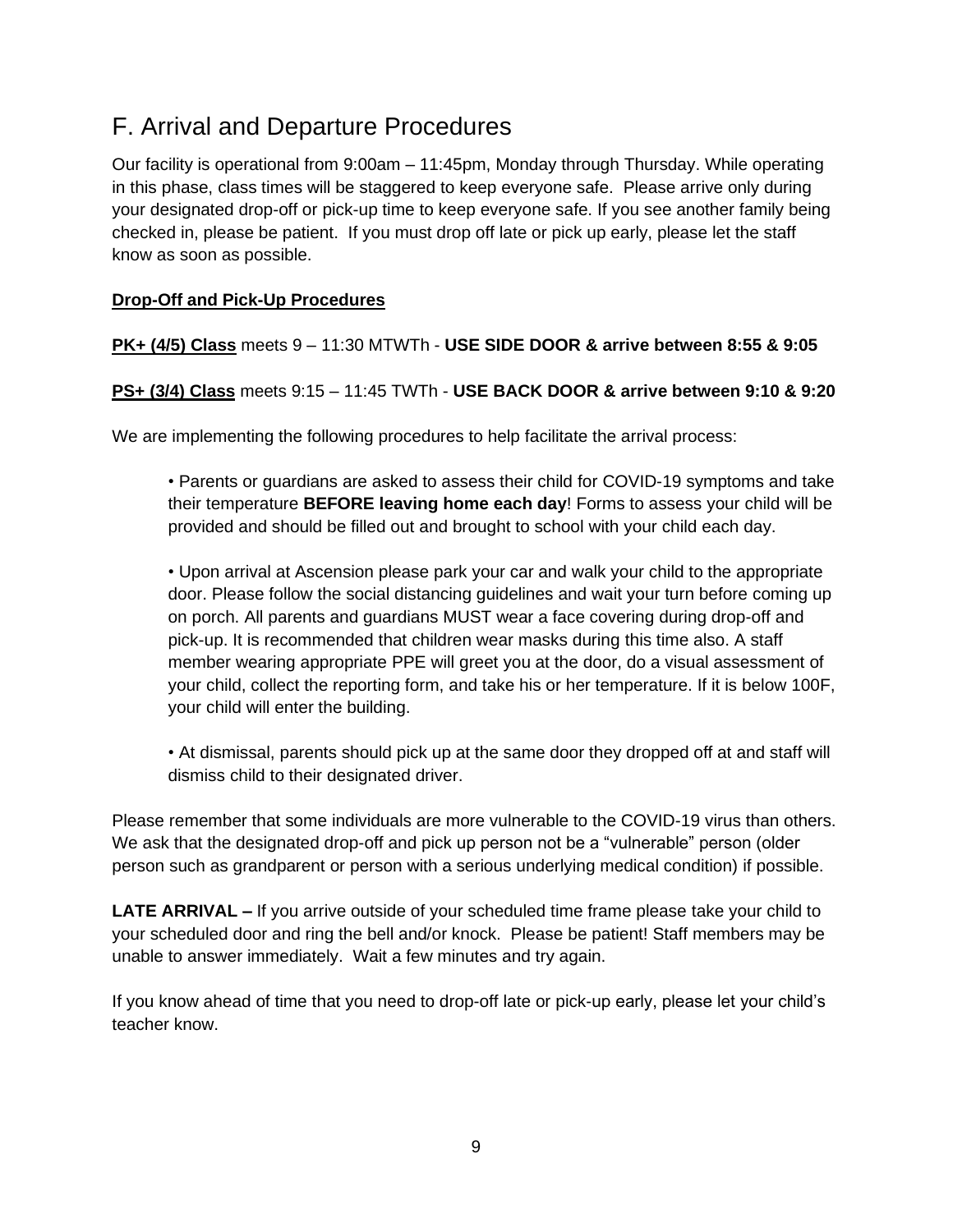# <span id="page-9-0"></span>G. Visitors

Parents and family members will not be permitted in the building, except in an emergency. Visitors will not be permitted at this time. Itinerant teachers provided by the public-school district will be permitted if they pass screening procedures and follow protocol.

# <span id="page-9-1"></span>H. Field Trips/Special Events

<span id="page-9-2"></span>There will be no field trips or special events/gatherings at this time.

### I. Parties and Celebrations

Birthdays - Teachers will celebrate children's birthdays in the classroom. No treats or goody bags will be distributed.

### <span id="page-9-3"></span>J. Snacks

- A. Snack: There will not be a snack time when the school year starts. Once routines are established, if the staff feels snack can be served safely, we will add it into our daily schedule. Only unopened packaged or individually wrapped snacks will be served.
- B. Water Bottles: Children should bring a **FILLED**, reusable water bottle clearly marked with their name to school each day.
- C. Food Allergy: **We are a peanut-free facility**. If your child has an allergy to any foods, please be sure that it has been indicated in your child's paperwork and put in writing. This should be given to the teacher AND director. All allergies will be posted in the classroom. Depending on the allergy, some rooms may become completely "nut free."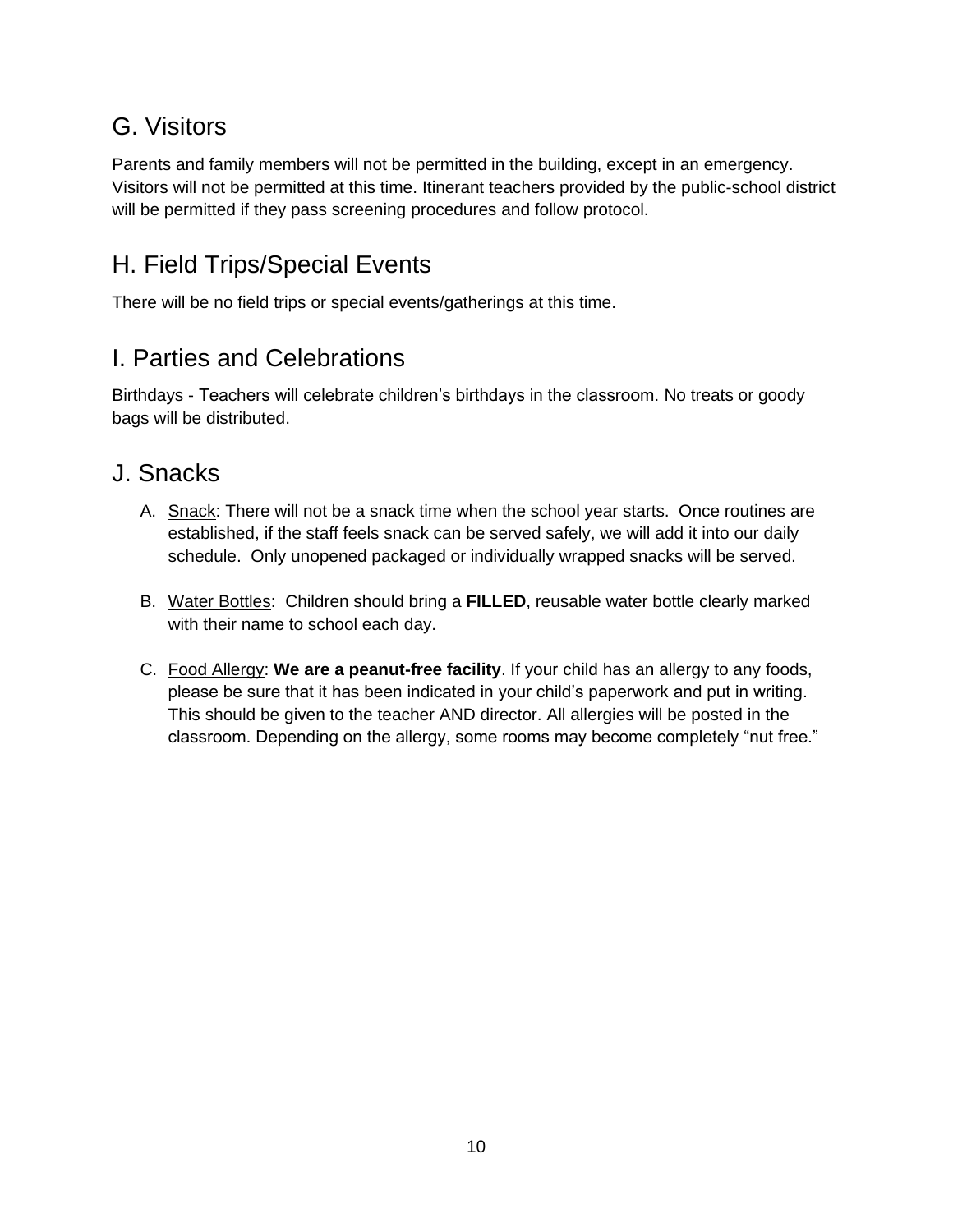Appendix A Rule 5101:2-12-02.2

#### **List of COVID-19 Symptoms**

- A temperature of 100 degrees Fahrenheit or higher
- Fever
- Chills
- Cough
- Shortness of breath
- Difficulty breathing
- Fatigue
- Muscle or Body Aches
- Headache
- Loss of taste or smell
- Sore throat
- Congestion or runny nose
- Nausea or vomiting
- Diarrhea

9/9/20